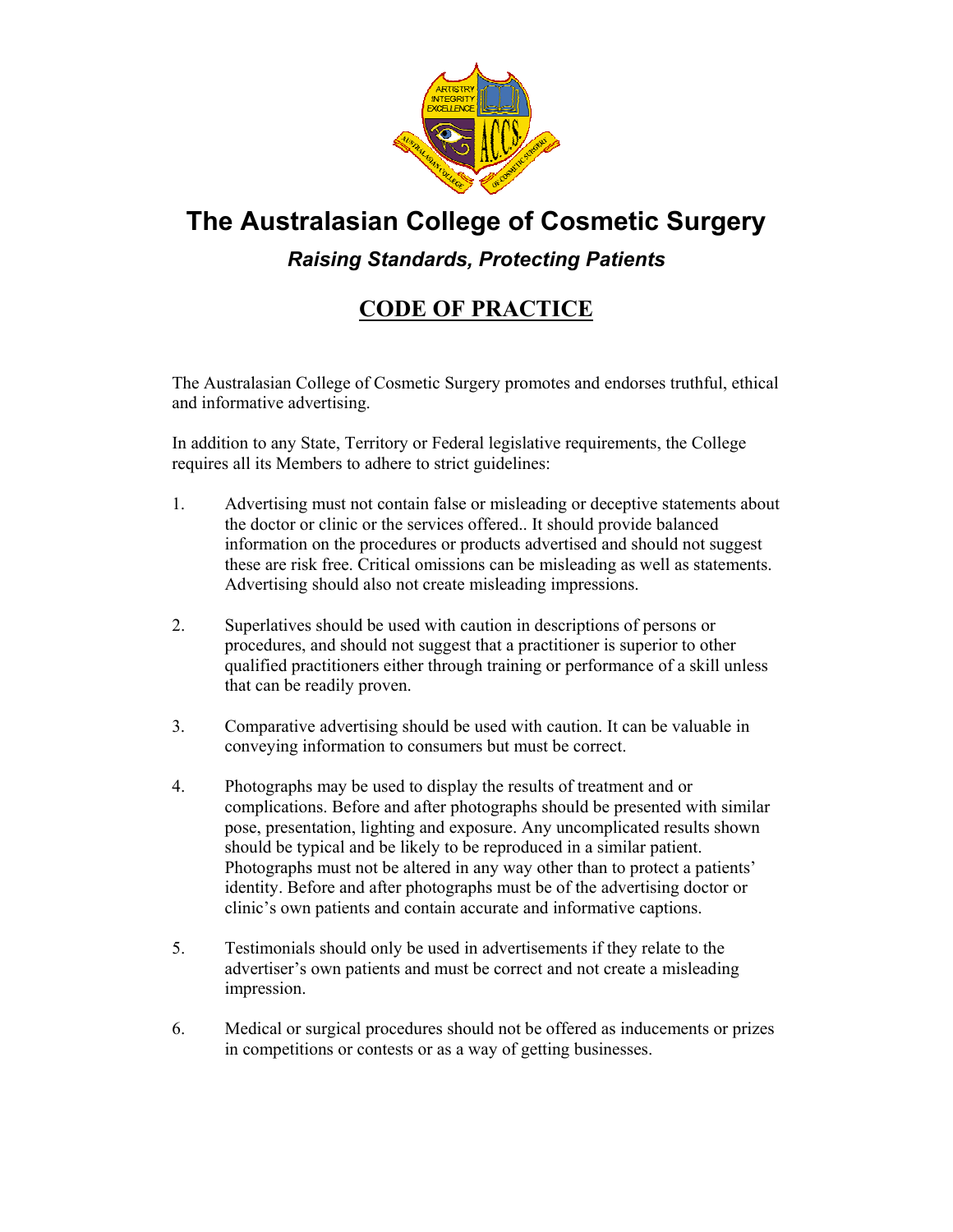- 7. Marketing agents, brokers or other similar forms of soliciting business should be used with great caution. Members are likely to be liable for representations made on their behalf by such persons.
- 8. The College logo or Certification logo may only be used by doctors who are currently accredited Fellows of the College. Additionally, the Certification logo can only be used if the doctor is currently compliant with the College CME programme as evidenced by the CME certificate.

9.

If any doctor who holds an FACCS or FFMACCS wishes to perform any invasive surgical procedures for which he or she is not accredited by the College then that doctor shall not be entitled to use their College post nominals, nor mention the College in any way which might be seen or heard by a patient considering undertaking such procedures

An FACCS is accredited by the College to perform cosmetic surgery on the basis of having the requisite surgical background to have been awarded FACCS in the first instance. Liposuction and Laser procedures require additional accreditation in College approved examinations. An FACCS must be able to demonstrate appropriate skills and competence if called upon by the College or any other health or insurance organisation or the public to do so.

However, in order to be recommended by the College to an enquiring public for a particular procedure, an FACCS must be on the register for that procedure.

An FFMACCS is not accredited by the College to perform invasive surgical procedures, but with the appropriate and approved College background may be included on the following registers: Laser register, Lipoplasty register, Cosmetic Medicine register, Dermatological Surgery register.

- 10. No procedure should take place unless the Member has interviewed the patient beforehand and has fully explained to the patient the procedures and any associated risks.
- 11. No member will offer finance arrangements as part of the services provided, except a credit card facility and credit facilities provided by the member themselves.

### **Complaints**.

12. Complaints regarding this Code will be referred to the College Council for deliberation and action.The President of the College will appoint a Committee to assess the complaint.

 The Committee will report back to the President within a time specified by the President being no more than 3 months. The President can extend the time if that is appropriate.

 The Member complained of must be given a reasonable opportunity to respond to the complaint, including meeting with the Committee.